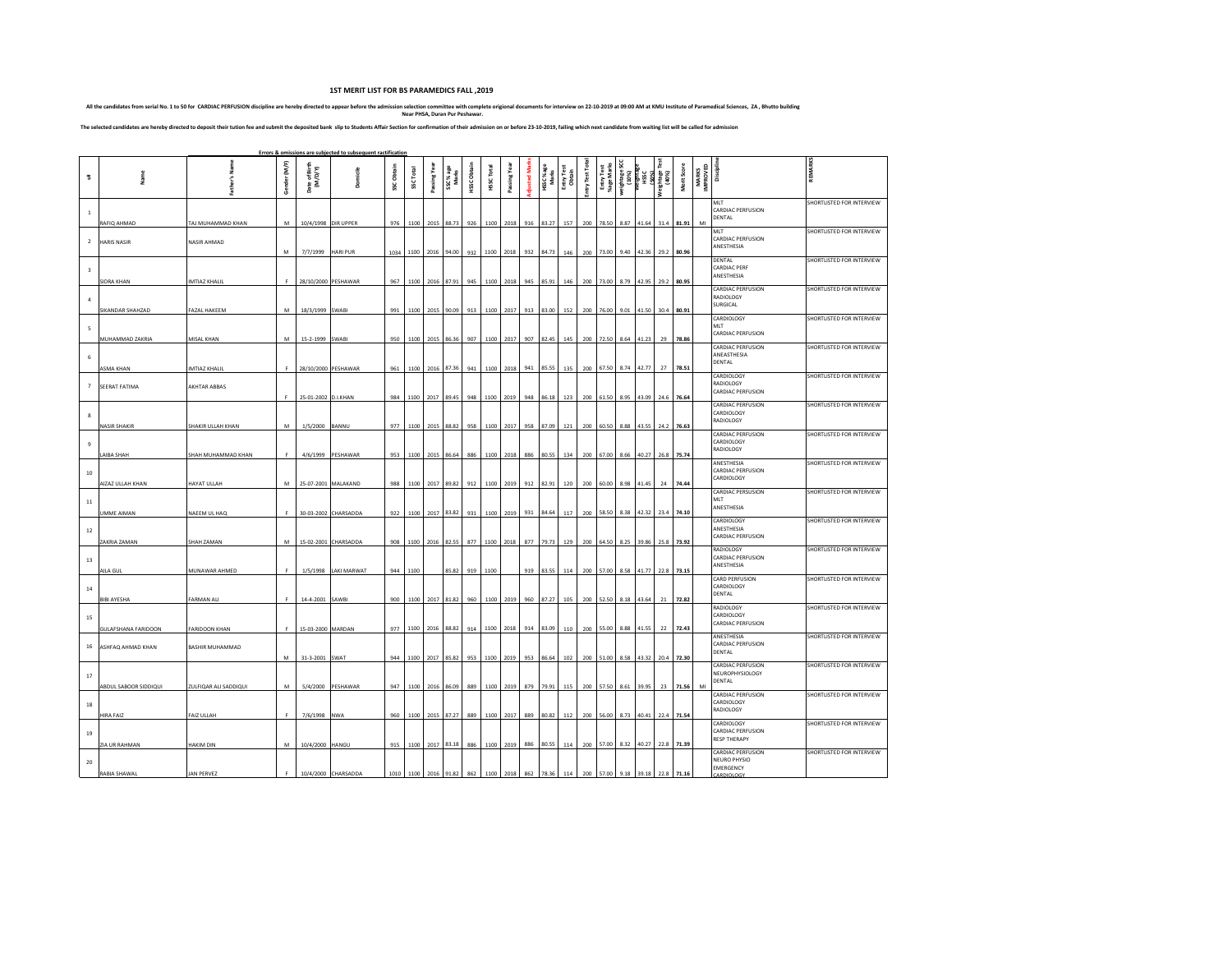| 21     | <b>HER KEERAT KOR</b> | <b>DARPAND SINGH</b> |   |                     |                          |      |                     |           |                 |     |      |           |     |                         |     |     |                                 |                  |            |      |            |    | ANESTHESIA<br>NEUROPHYSIOLOGY                   | SHORTLISTED FOR INTERVIEW |
|--------|-----------------------|----------------------|---|---------------------|--------------------------|------|---------------------|-----------|-----------------|-----|------|-----------|-----|-------------------------|-----|-----|---------------------------------|------------------|------------|------|------------|----|-------------------------------------------------|---------------------------|
|        |                       |                      | F | 27/10/1999 KOHAT    |                          | 887  | 1050                | 2015      | 84.48           | 904 | 1100 | 2018      | 894 | 81.27                   | 109 | 200 | 54.50                           | 8.45             | 40.64      | 21.8 | 70.88      | MI | CARDIAC PERFUSION                               |                           |
| 22     |                       |                      |   |                     |                          |      |                     |           |                 |     |      |           |     |                         |     |     |                                 |                  |            |      |            |    | CARDIAC PERFUSION<br>CARDIOLOGY                 | SHORTLISTED FOR INTERVIEW |
|        | FATIMA                | MUMTAZ ALI KHAN      |   | 16/3/2002 PESHAWAR  |                          | 949  | 1100                |           | 2017 86.27      | 901 |      | 1100 2019 | 901 | 81.91                   | 105 |     | 200 52.50                       | 8.63             | 40.95      | 21   | 70.58      |    | SURGICAL<br>ANAESTHESIA                         |                           |
| 23     |                       |                      |   |                     |                          |      |                     |           |                 |     |      |           |     |                         |     |     |                                 |                  |            |      |            |    | CARDIOLOGY                                      | SHORTLISTED FOR INTERVIEW |
|        | MUSAFA FATIMA         | RAJ MUHAMMAD         | F | 10/6/2002 HARIPUR   |                          | 783  | 1100                |           | 71.18           | 839 | 1100 |           | 839 | 76.27                   | 126 |     | 200 63.00                       | 7.12             | 38.14      | 25.2 | 70.45      |    | <b>CARDIAC PERFUSSION</b><br>ANESTHESIA         | SHORTLISTED FOR INTERVIEW |
| 24     |                       |                      |   |                     |                          |      |                     |           |                 |     |      |           |     |                         |     |     |                                 |                  |            |      |            |    | CARD PERFUSION<br>CARDIOLOGY                    |                           |
|        | ABUBAKAR              | MANZOOR KHAN         | M |                     | 8/3/2001 PESHAWAR        |      | 820 1100 2017 74.55 |           |                 |     |      |           |     | 768 1100 2019 768 69.82 | 140 |     | 200 70.00 7.45 34.91            |                  |            |      | 28 70.36   |    | ANESTHESIA                                      | SHORTLISTED FOR INTERVIEW |
| 25     |                       |                      |   |                     |                          |      |                     |           |                 |     |      |           |     |                         |     |     |                                 |                  |            |      |            |    | CARDIAC PERFUSION<br>EMERGENCY                  |                           |
|        | MUAZAM SOHAIL         | SOHAIL AKHTER        | М | 9/6/2000            | MARDAN                   | 962  | 1100                | 2016      | 87.45           | 868 | 1100 | 2019      | 868 | 78.91                   | 110 | 200 | 55.00                           |                  | 8.75 39.45 | 22   | 70.20      |    | ANESTHESIA                                      | SHORTLISTED FOR INTERVIEW |
| 26     |                       |                      |   |                     |                          |      |                     |           |                 |     |      |           |     |                         |     |     |                                 |                  |            |      |            |    | CARD PERFUSION<br>CARDIOLOGY                    |                           |
|        | <b>FAZAL HADI</b>     | FAZAL GHAFOOR        | M |                     | 2/3/2001 LOWER DIF       | 878  | 1100                | 2016      | 79.82           | 841 | 1100 | 2019      | 831 | 75.55                   | 121 | 200 | 60.50                           | 7.98             | 37.77      | 24.2 | 69.95      | MI | <b>DIALYSIS</b>                                 | SHORTLISTED FOR INTERVIEW |
| $27\,$ |                       | <b>ADALAT KHAN</b>   | M |                     |                          | 807  | 1100                |           | 73.36           | 896 | 1100 | 2017      | 896 | 81.45                   | 108 | 200 | 54.00                           | 7.34             | 40.73      | 21.6 | 69.66      |    | CARDIA PERFUSION<br>RESP THERAPY                |                           |
|        | SADAQAT KHAN          |                      |   |                     | 8/7/1999 PESHAWAR        |      |                     | 2015      |                 |     |      |           |     |                         |     |     |                                 |                  |            |      |            |    | DENTAL<br>RADIOLOGY                             | SHORTLISTED FOR INTERVIEW |
| 28     | SANA NOUREEN          | MIR QALAM KHAN       |   |                     | 10/4/1999 LAKKI MARWAT   | 912  |                     |           | 1050 2015 86.86 | 864 |      | 1100 2017 | 864 | 78.55                   | 107 |     | 200 53.50                       |                  | 8.69 39.27 |      | 21.4 69.36 |    | CARDIAC PERFUSION                               |                           |
| 29     |                       |                      |   |                     |                          |      |                     |           |                 |     |      |           |     |                         |     |     |                                 |                  |            |      |            |    | CARDIAC PERFLISION                              | SHORTLISTED FOR INTERVIEW |
|        | MUHAMMAD SUFYAN       | ZAR MUHAMMAD         | M |                     | 25-03-2001 NOWSHERA      | 949  | 1100                |           | 2016 86.27      | 938 |      | 1100 2018 | 938 | 85.27                   | 85  |     | 200 42.50                       | 8.63             | 42.64      | 17   | 68.26      |    |                                                 |                           |
| 30     |                       |                      |   |                     |                          |      |                     |           |                 |     |      |           |     |                         |     |     |                                 |                  |            |      |            |    | <b>CARDIAC PERFUSION</b><br>CARDIOLOGY          | SHORTLISTED FOR INTERVIEW |
|        | UROOJ RAHMANI         | <b>IHSAN ULLAH</b>   |   | 5/3/1999 MARDAN     |                          | 961  | 1100                | 2015      | 87.36           | 877 | 1100 | 2017      | 877 | 79.73                   | 95  | 200 | 47.50                           | 8.74             | 39.86      | 19   | 67.60      |    | RADIOLOGY                                       |                           |
| $31\,$ |                       |                      |   |                     |                          |      |                     |           |                 |     |      |           |     |                         |     |     |                                 |                  |            |      |            |    | MLT<br>CARDIAC PERFUSION                        | SHORTLISTED FOR INTERVIEW |
|        | MUHAMMAD ISMAIL       | <b>MOSAM KHAN</b>    | M | 1/2/2001            | <b>LAKKI MARWAT</b>      | 891  | 1100                |           | 2017 81.00      | 866 |      | 1100 2019 | 866 | 78.73                   | 99  |     | 200 49.50                       | 8.10             | 39.36      | 19.8 | 67.26      |    | RADIOLOGY                                       |                           |
| 32     |                       |                      |   |                     |                          |      |                     |           |                 |     |      |           |     |                         |     |     |                                 |                  |            |      |            |    | ANESTHESIA<br>CARDIOLOGY                        | SHORTLISTED FOR INTERVIEW |
|        | EYSHA NOOR            | ABDUL QAYYUM         | F |                     | 10/12/2000 ABBOTTABAD    |      | 900 1050 2016 85.71 |           |                 | 793 |      |           |     | 1100 2018 793 72.09     | 110 |     | 200 55.00                       |                  | 8.57 36.05 | 22   | 66.62      |    | <b>CARDIAC PERFUSION</b><br>CARDIAC PERFUSION   | SHORTLISTED FOR INTERVIEW |
| $33\,$ |                       |                      |   |                     |                          |      |                     |           |                 |     |      |           |     |                         |     |     |                                 |                  |            |      |            |    | CARDIOLOGY<br>EMERGENCY                         |                           |
|        | OBAID ULLAH           | SAIF ULLAH KHAN      | M | 29-04-2001 PESHAWAR |                          | 936  |                     |           | 1050 2017 89.14 | 902 |      | 1100 2019 | 902 | 82.00                   | 83  |     | 200 41.50 8.91 41.00 16.6       |                  |            |      | 66.51      |    | <b>CARDIAC PERFUSION</b>                        | SHORTLISTED FOR INTERVIEW |
| 34     |                       |                      |   |                     |                          |      |                     |           |                 |     |      |           |     |                         |     |     |                                 |                  |            |      |            |    | CARDIOLOGY<br>RADIOLOGY                         |                           |
|        | MARIA FAIZ            | FAIZ ULLAH           | F | 1/6/1997            | NWA                      | 836  | 1100                | 2013      | 76.00           | 852 | 1100 | 2016      | 842 | 76.55                   | 102 | 200 | 51.00                           | 7.60             | 38.27      | 20.4 | 66.27      | MI | CARDIAC PERFUSION                               | SHORTLISTED FOR INTERVIEW |
| 35     |                       |                      |   |                     |                          |      |                     |           |                 |     |      |           |     |                         |     |     |                                 |                  |            |      |            |    |                                                 |                           |
|        | MUHAMMAD ABU OKASHA   | MUHAMMAD IRSHAD      | M |                     | 20/3/2002 MOHMAND AGENCY | 960  | 1100                | 2017      | 87.27           | 885 |      | 1100 2019 | 885 | 80.45                   | 85  | 200 | 42.50                           | 8.73             | 40.23      | 17   | 65.95      |    | MIT                                             | SHORTLISTED FOR INTERVIEW |
| 36     |                       |                      |   |                     |                          |      |                     |           |                 |     |      |           |     |                         |     |     |                                 |                  |            |      |            |    | CARD PERFUSION<br>DENTAL                        |                           |
|        | MUHAMMAD DAUD         | SAID REHMAN          | М |                     | 4/2/1999 MOHMAND         | 888  |                     | 1100 2015 | 80.73           | 856 |      | 1100 2018 | 856 | 77.82                   | 91  |     | 200 45.50                       | 8.07             | 38.91      | 18.2 | 65.18      |    | CARDIAC PERFUSION<br>CARDIOLOGY                 | SHORTLISTED FOR INTERVIEW |
| 37     | ZOHIRA RAZZAQ         | ABDUL RAZZAQ         |   |                     | 15-05-2000 NOWSHERA      | 887  | 1050                |           | 2016 84.48      | 825 |      | 1100 2018 |     | 825 75.00               | 95  |     | 200 47.50                       | 8.45             | 37.50      | 19   | 64.95      |    | SURGICAL                                        |                           |
|        |                       |                      |   |                     |                          |      |                     |           |                 |     |      |           |     |                         |     |     |                                 |                  |            |      |            |    | ANESTHESIA<br>SURGICAL                          | SHORTLISTED FOR INTERVIEW |
| 38     | <b>UMAR KHAN</b>      | <b>LAJBAR KHAN</b>   | M |                     | 12/8/2000 NOWSHEHRA      | 955  |                     |           | 1100 2017 86.82 | 854 |      | 1100 2019 | 854 | 77.64                   | 86  | 200 | 43.00                           | 8.68             | 38.82      | 17.2 | 64.70      |    | CARDIAC PERFUSION                               |                           |
| 39     |                       |                      |   |                     |                          |      |                     |           |                 |     |      |           |     |                         |     |     |                                 |                  |            |      |            |    | <b>CARDIAC PERFUSION</b><br><b>RESP THERAPY</b> | SHORTLISTED FOR INTERVIEW |
|        | SABAHAT REHMAN        | SAKHI UR REHMAN      | M | 22-10-2001 KARAK    |                          | 936  | 1100                | 2017      | 85.09           | 898 | 1100 | 2019      | 898 | 81.64                   | 75  | 200 | 37.50                           | 8.51             | 40.82      | 15   | 64.33      |    | SURGICAL                                        |                           |
| $40\,$ |                       |                      |   |                     |                          |      |                     |           |                 |     |      |           |     |                         |     |     |                                 |                  |            |      |            |    | <b>CARDIAC PERFUSION</b><br>SURGICAL            | SHORTLISTED FOR INTERVIEW |
|        | MUHAMMAD ABID         | <b>KHAISTA GUL</b>   | M |                     | 1/3/1999 PESHAWAR        | 898  |                     |           | 1100 2015 81.64 | 799 |      | 1100 2017 | 799 | 72.64                   | 98  |     | 200 49.00                       | 8.16             | 36.32      | 19.6 | 64.08      |    | NEUROPHYSIOLOGY                                 |                           |
| 41     |                       |                      |   |                     |                          |      |                     |           |                 |     |      |           |     |                         |     |     |                                 |                  |            |      |            |    | <b>CARDIAD PERFUSION</b><br><b>EMERGENCY</b>    | SHORTLISTED FOR INTERVIEW |
|        | <b>ZOHRA KHAN</b>     | <b>ZEWAR KHAN</b>    | F |                     | 15-05-1999 PESHAWAR      |      | 816 1100 2015 74.18 |           |                 | 862 |      |           |     | 1100 2019 862 78.36     | 86  |     | 200 43.00 7.42 39.18 17.2 63.80 |                  |            |      |            |    | <b>NEURO PHYSIO</b><br>CARDIAC PERFLISION       | SHORTLISTED FOR INTERVIEW |
| $42\,$ |                       |                      |   |                     |                          |      |                     |           |                 |     |      |           |     |                         |     |     |                                 |                  |            |      |            |    | CARDIOLOGY<br>SURGICAL                          |                           |
|        | ABD ULLAH             | MUMTAZ ALI KHAN      | M |                     | 5/11/2000 PESHAWAR       | 938  | 1050 2016 89.33     |           |                 | 805 |      | 1100 2018 | 805 | 73.18                   | 89  |     | 200 44.50 8.93 36.59            |                  |            | 17.8 | 63.32      |    | RADIOLOGY                                       | SHORTLISTED FOR INTERVIEW |
| 43     |                       |                      |   |                     |                          |      |                     |           |                 |     |      |           |     |                         |     |     |                                 |                  |            |      |            |    | CARDIAC PERFUSION<br>CARDIOLOGY                 |                           |
|        | MUHAMMAD JUNAID KHAN  | MUHAMMAD JAMIL KHAN  | M |                     | 12/1/2002 NOWSHERA       | 1008 |                     |           | 1100 2017 91.64 | 871 |      | 1100 2019 | 871 | 79.18                   | 71  | 200 |                                 | 35.50 9.16 39.59 |            | 14.2 | 62.95      |    | CARDIOLOGY, CARDIAC PERFUSION                   | SHORTLISTED FOR INTERVIEW |
| $44\,$ | ABDUL JALIL           | AURANGZEB            |   |                     |                          |      |                     |           |                 |     |      |           |     |                         |     |     |                                 |                  |            |      |            |    |                                                 |                           |
|        |                       |                      | M |                     | 18-3-1998 MALAKAND       | 848  | 1100                | 2014      | 77.09           | 938 |      | 1100 2019 | 938 | 85.27                   | 61  | 200 | 30.50                           | 7.71             | 42.64      | 12.2 | 62.55      |    |                                                 |                           |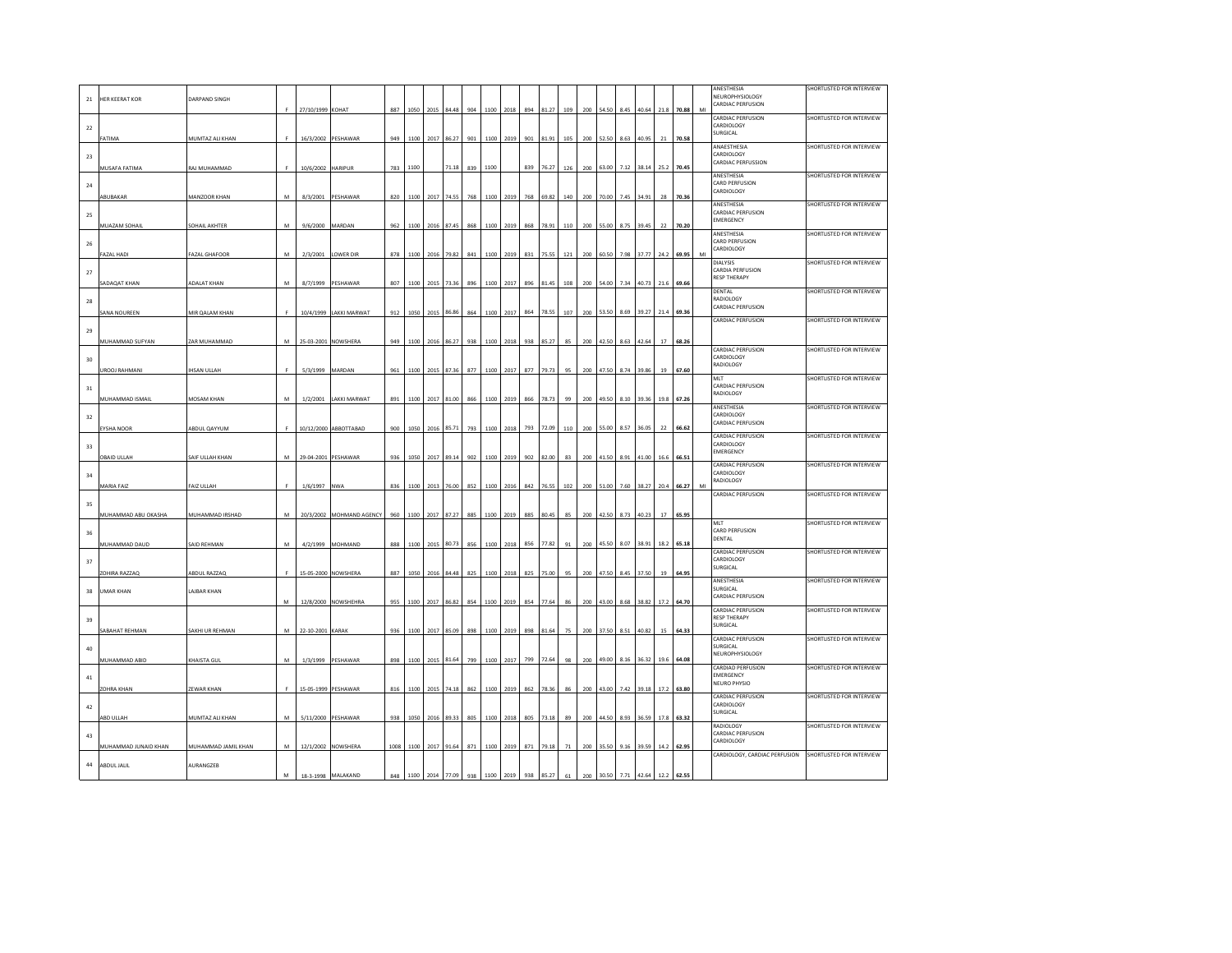|                   |                                 |                          |           |                     |                         |      |          |      |                 |     |      |           |     |           |    |     |           |      |            |      |       | ANESTHESIA                                               | SHORTLISTED FOR INTERVIEW |
|-------------------|---------------------------------|--------------------------|-----------|---------------------|-------------------------|------|----------|------|-----------------|-----|------|-----------|-----|-----------|----|-----|-----------|------|------------|------|-------|----------------------------------------------------------|---------------------------|
| 45                |                                 |                          |           |                     |                         |      |          |      |                 |     |      |           |     |           |    |     |           |      |            |      |       | <b>DIALYSIS</b>                                          |                           |
|                   | <b>NDAN AHMAD KHAN</b>          | AHMAD MURTAZA            | F.        |                     | SWABI                   | 984  | 1100     | 2017 | 89.45           | 787 | 1100 | 2019      | 787 |           | 89 | 200 | 44.50     | 8.95 |            |      | 52.52 | CARDIAC PERFUSION                                        |                           |
|                   |                                 |                          |           | 3/31/2001           |                         |      |          |      |                 |     |      |           |     |           |    |     |           |      |            |      |       | MLT, CARDIAC PERFUSION, DENTAL SHORTLISTED FOR INTERVIEW |                           |
| 46                |                                 |                          |           |                     |                         |      |          |      |                 |     |      |           |     |           |    |     |           |      |            |      |       |                                                          |                           |
|                   | FAWAD IQBAL                     | ASLAM GUI                | M         | 10/12/1999          | <b>SWABI</b>            | 1005 | 1100     | 2016 | 91.36           | 874 | 1100 | 2018      | 874 | 79.4      | 68 | 200 | 34.00     | 9.14 | 39.73      | 13.6 | 62.46 |                                                          |                           |
|                   |                                 |                          |           |                     |                         |      |          |      |                 |     |      |           |     |           |    |     |           |      |            |      |       | CARDIOLOGY                                               | SHORTLISTED FOR INTERVIEW |
| 47                |                                 |                          |           |                     |                         |      |          |      |                 |     |      |           |     |           |    |     |           |      |            |      |       | RADIOLOGY<br>CARDIAC PERFUSION                           |                           |
|                   | AYESHA IHSAN                    | <b>HSAN ULLAH</b>        |           |                     | 25-08-2001 MALAKAND     | 904  | 1050     | 2016 | 86.10           | 955 |      | 1100 2018 | 955 | 86.82     | 51 |     | 200 25.50 | 8.61 | 43.41      | 10.2 | 62.22 |                                                          |                           |
|                   |                                 |                          |           |                     |                         |      |          |      |                 |     |      |           |     |           |    |     |           |      |            |      |       | <b>CARDIAC PERFUSION</b>                                 | SHORTLISTED FOR INTERVIEW |
| 48                |                                 |                          |           |                     |                         |      |          |      |                 |     |      |           |     |           |    |     |           |      |            |      |       | RADIOLOGY<br>SURGICAL                                    |                           |
|                   | SADIQ SHAH                      | RIZWAN ULLAH             | M         | 12/6/1996           | PESHAWAR                | 970  | 1100     | 2014 | 88.18           | 882 | 1100 | 2016      | 882 | 80.18     | 65 | 200 | 32.50     | 8.82 | 40.09      | 13   | 61.91 |                                                          |                           |
|                   |                                 |                          |           |                     |                         |      |          |      |                 |     |      |           |     |           |    |     |           |      |            |      |       | CARDIOLOGY<br>SURGICAL                                   | SHORTLISTED FOR INTERVIEW |
| 49                |                                 |                          |           |                     |                         |      |          |      |                 |     |      |           |     |           |    |     |           |      |            |      |       | CARDIAC PERFUSION                                        |                           |
|                   | SITARA IMTIAZ                   | MUHAMMAD IMTIAZ          |           |                     | 20-01-2002 NOWSHERA     | 892  | 1100     | 2017 | 81.09           | 813 | 1100 | 2019      | 813 | 73.91     | 84 | 200 | 42.00     | 8.11 | 36.95      | 16.8 | 61.86 | MLT                                                      | SHORTLISTED FOR INTERVIEW |
| 50                |                                 |                          |           |                     |                         |      |          |      |                 |     |      |           |     |           |    |     |           |      |            |      |       | RADIOLOGY                                                |                           |
|                   |                                 |                          | M         | 12/1/2001           | <b>LAKKI MARWAT</b>     | 995  | 1100     | 2017 |                 | 855 | 1100 | 2019      | 855 |           | 68 | 200 |           | 9.05 | 38.8       |      |       | EMERGENCY                                                |                           |
|                   | <b>FAIZAN AHMAD</b>             | <b>QBAL AHMAD</b>        |           |                     |                         |      |          |      | 90.45           |     |      |           |     | 77.73     |    |     |           |      |            |      |       | <b>ANESTHES</b>                                          | SHORTLISTED FOR INTERVIEW |
| 51                | SYED LIAQUAT ALI SHAH           | SYED MEHTAB SHAH         |           |                     |                         |      |          |      |                 |     |      |           |     |           |    |     |           |      |            |      |       |                                                          |                           |
|                   |                                 |                          | M         |                     | 3/3/1999 PESHAWAR       | 892  |          |      | 1100 2016 81.09 | 848 |      | 1100 2018 |     | 848 77.09 | 73 |     | 200 36.50 |      | 8.11 38.55 | 14.6 | 61.25 |                                                          |                           |
|                   |                                 |                          |           |                     |                         |      |          |      |                 |     |      |           |     |           |    |     |           |      |            |      |       | CARDIAC PERFUSION                                        | SHORTLISTED FOR INTERVIEW |
| ${\sf s} {\sf z}$ | MUQADAS IJAZ KHATTAK            | MUHAMMAD IJAZ KHATTAK    |           |                     |                         |      |          |      |                 |     |      |           |     |           |    |     |           |      |            |      |       | RADIOLOGY                                                |                           |
|                   |                                 |                          |           | 21-08-2001 PESHAWAR |                         | 933  | $1100\,$ | 2017 | 84.82           | 860 | 1100 | 2019      | 860 | 78.18     | 68 | 200 | 34.00     | 8.48 | 39.09      | 13.6 | 61.17 | <b>NEURO PHYSIOLOGY</b>                                  |                           |
|                   |                                 |                          |           |                     |                         |      |          |      |                 |     |      |           |     |           |    |     |           |      |            |      |       | <b>DIALYSIS</b>                                          | SHORTLISTED FOR INTERVIEW |
| 53                |                                 |                          |           |                     |                         |      |          |      |                 |     |      |           |     |           |    |     |           |      |            |      |       | CARDIAC PERFUSION<br>NEURO PHYSIO                        |                           |
|                   | LAIBA GUI                       | MUHAMMAD ASLAM           |           | 31-3-2000           | DI KHAN                 | 920  | 1100     | 2017 | 83.64           | 867 | 1100 | 2018      | 867 | 78.82     | 67 | 200 | 33.50     | 8.36 | 39.41      | 13.4 | 61.17 |                                                          |                           |
|                   |                                 |                          |           |                     |                         |      |          |      |                 |     |      |           |     |           |    |     |           |      |            |      |       | CARDIOLOGY                                               | SHORTLISTED FOR INTERVIEW |
| ${\sf s} {\sf 4}$ |                                 |                          |           |                     |                         |      |          |      |                 |     |      |           |     |           |    |     |           |      |            |      |       | CARDIAC PERFUSION<br>SURGICAL                            |                           |
|                   | <b>KOMAL GUI</b>                | MOHIYUD DIN              | F         | 30/3/2002 MARDAN    |                         | 827  | 1100     | 2017 | 75.18           | 787 | 1100 | 2019      | 787 |           | 89 | 200 |           | 7.52 | 35.77      |      | 61.09 |                                                          |                           |
|                   |                                 |                          |           |                     |                         |      |          |      |                 |     |      |           |     |           |    |     |           |      |            |      |       | RADIOLOGY<br>CARDIAC PERFUSION                           | SHORTLISTED FOR INTERVIEW |
| 55                |                                 |                          |           |                     |                         |      |          |      |                 |     |      |           |     |           |    |     |           |      |            |      |       | ANESTHESIA                                               |                           |
|                   | MUHAMMAD UMAR ASIF              | MUHAMMAD ASIF            | M         | 22/8/2001 PESHAWAR  |                         | 973  | 1100     |      | 88.45           | 864 | 1100 |           | 864 | 78.55     | 63 |     | 200 31.50 | 8.85 | 39.27      | 12.6 | 60.72 | <b>CARDIAC PERFUSION</b>                                 | SHORTLISTED FOR INTERVIEW |
| 56                |                                 |                          |           |                     |                         |      |          |      |                 |     |      |           |     |           |    |     |           |      |            |      |       | RADIOLOGY                                                |                           |
|                   | <b>ASIA KHAN</b>                | SABZ ALI KHAN            | F         | 7/5/1998            | MARDAN                  | 892  | 1100     |      | 81.09           | 850 | 1100 | 2017      | 850 | 77.27     | 69 | 200 | 34.5      |      | 38.64      |      | 60.55 | DENTAL                                                   |                           |
|                   |                                 |                          |           |                     |                         |      |          |      |                 |     |      |           |     |           |    |     |           |      |            |      |       | DIALYSIS                                                 | SHORTLISTED FOR INTERVIEW |
| 57                | SABA GUL                        | <b>FAZAL REHMAN</b>      |           |                     |                         |      |          |      |                 |     |      |           |     |           |    |     |           |      |            |      |       | CARDIAC PERFUSION                                        |                           |
|                   |                                 |                          |           |                     | 16-09-1999 LAKKI MARWAT | 842  | 1100     | 2015 | 76.55           | 814 |      | 1100 2019 | 804 | 73.09     | 80 | 200 | 40.00     | 7.65 | 36.55      | 16   | 60.20 | CARDIOLOGY<br>MI                                         |                           |
|                   |                                 |                          |           |                     |                         |      |          |      |                 |     |      |           |     |           |    |     |           |      |            |      |       | ANESTHESIA                                               | SHORTLISTED FOR INTERVIEW |
| 58                | SYEDA QUDSIA HIJAB              | SYED SABIR SHAH          |           |                     |                         |      |          |      |                 |     |      |           |     |           |    |     |           |      |            |      |       | CARDIAC PERFUSION<br>RADIOLOGY                           |                           |
|                   |                                 |                          |           | 2/5/2001            | KOHAT                   | 809  | 1100     | 2017 | 73.55           | 849 | 1100 | 2019      | 849 | 77.18     | 69 | 200 | 34.50     | 7.35 | 38.59      | 13.8 | 59.75 |                                                          |                           |
|                   |                                 |                          |           |                     |                         |      |          |      |                 |     |      |           |     |           |    |     |           |      |            |      |       | <b>CARDIAC PERFUSION</b>                                 | SHORTLISTED FOR INTERVIEW |
| 59                |                                 |                          |           |                     |                         |      |          |      |                 |     |      |           |     |           |    |     |           |      |            |      |       | EMERGENCY<br>SURGICAL                                    |                           |
|                   | MUHAMMAD WAQAS                  | SHAMS UL HADI            | M         | 1/1/2000            | SWAT                    | 964  | 1100     | 2017 | 87.64           | 834 | 1100 | 2019      | 834 | 75.82     | 64 | 200 | 32.00     | 8.76 | 37.91      | 12.8 | 59.47 |                                                          |                           |
|                   |                                 |                          |           |                     |                         |      |          |      |                 |     |      |           |     |           |    |     |           |      |            |      |       | DENTAL<br>RADIOLOGY                                      | SHORTLISTED FOR INTERVIEW |
| 60                |                                 |                          |           |                     |                         |      |          |      |                 |     |      |           |     |           |    |     |           |      |            |      |       | CARDIAC PERFUSION                                        |                           |
|                   | <b>NEEHA FAISAL</b>             | HAJI MUHAMMAD FAISAL     | F.        |                     | 29-10-1999 PESHAWAR     | 923  | 1100     | 2017 | 83.91           | 831 | 1100 | 2019      | 831 | 75.55     | 66 | 200 | 33.00     | 8.39 | 37.77      | 13.2 | 59.36 | CARDIAC PERFUSION, SURGICAL                              | SHORTLISTED FOR INTERVIEW |
| 61                |                                 |                          |           |                     |                         |      |          |      |                 |     |      |           |     |           |    |     |           |      |            |      |       |                                                          |                           |
|                   | <b>JBAID UR REHMAN SIDDIQUI</b> | MUHAMMAD NAVEED SIDDIQUI | M         |                     | PESHAWAR                | 896  | 1100     |      | 81.45           | 826 | 1100 |           | 826 | 75.09     | 68 |     | 34.00     | 8.15 | 37.55      |      |       |                                                          |                           |
|                   |                                 |                          |           | 9/4/2001            |                         |      |          | 2017 |                 |     |      | 2019      |     |           |    | 200 |           |      |            | 13.6 | 59.29 | CARDIAC PERFUSION                                        | SHORTLISTED FOR INTERVIEW |
| 62                |                                 |                          |           |                     |                         |      |          |      |                 |     |      |           |     |           |    |     |           |      |            |      |       | RADIOLOGY                                                |                           |
|                   | FAHIMA                          | NAWAB ALI                | F.        | 10/3/1999           | FATA                    | 823  | 1100     | 2015 | 74.82           | 810 | 1100 | 2018      | 800 | 72.73     | 77 | 200 | 38.50     | 7.48 | 36.36      | 15.4 | 59.25 | DENTAL<br>MI                                             |                           |
|                   |                                 |                          |           |                     |                         |      |          |      |                 |     |      |           |     |           |    |     |           |      |            |      |       | <b>RENAL DIALYSIS</b>                                    | SHORTLISTED FOR INTERVIEW |
| 63                |                                 |                          |           |                     |                         |      |          |      |                 |     |      |           |     |           |    |     |           |      |            |      |       | CARDICAC PERFUSION                                       |                           |
|                   | <b>SULTAN SHAH</b>              | RAHEEM SHAH              | M         | 2/1/2001            | SWAT                    | 846  | 1100     | 2017 | 76.91           | 804 | 1100 | 2019      | 804 | 73.09     | 75 | 200 | 37.50     | 7.69 | 36.55      | 15   | 59.24 | EMERGENCY                                                |                           |
|                   |                                 |                          |           |                     |                         |      |          |      |                 |     |      |           |     |           |    |     |           |      |            |      |       | DIALYSIS                                                 | SHORTLISTED FOR INTERVIEW |
| 64                |                                 |                          |           |                     |                         |      |          |      |                 |     |      |           |     |           |    |     |           |      |            |      |       | CARDIAC PERFLISION<br>RESPIRATORY THERAPY& ICU           |                           |
|                   | ABDUR REHMAN                    | PAN GUL                  | M         | 1/4/2000            | KHYBER                  | 843  | 1100     | 2016 | 76.64           | 834 | 1100 | 2018      | 824 | 74.91     | 70 | 200 | 35.00     | 7.66 | 37.45      | 14   | 59.12 | MI                                                       |                           |
|                   |                                 |                          |           |                     |                         |      |          |      |                 |     |      |           |     |           |    |     |           |      |            |      |       | ANESTHESIA<br>CARDIAC PERFUSION                          | SHORTLISTED FOR INTERVIEW |
| 65                |                                 |                          |           |                     |                         |      |          |      |                 |     |      |           |     |           |    |     |           |      |            |      |       |                                                          |                           |
|                   | <b>JSAMA AL</b>                 | MUSTANSIR IQBA           | ${\sf M}$ | 21-07-2001          | CHAKWA                  | 935  | 1100     | 2017 | 85.00           | 701 | 1100 | 2019      | 701 | 63.73     | 92 | 200 | 46.00     | 8.50 | 31.86      | 18.4 | 58.76 | SURGICAL                                                 |                           |
| 66                |                                 |                          |           |                     |                         |      |          |      |                 |     |      |           |     |           |    |     |           |      |            |      |       | <b>RADIOLOGY</b>                                         | SHORTLISTED FOR INTERVIEW |
|                   |                                 |                          | F.        |                     |                         |      |          |      |                 |     |      |           |     |           |    |     |           |      |            |      |       | CARD PERFUSION                                           |                           |
|                   | MUSKAAN ISHFAQ                  | MUHAMMAD ISHFAQ          |           | 30-06-2000 PESHAWAR |                         | 928  | 1100     | 2017 | 84.36           | 799 | 1100 | 2019      | 799 | 72.64     | 69 | 200 | 34.50     | 8.44 | 36.32      | 13.8 | 58.55 | MLT                                                      | SHORTLISTED FOR INTERVIEW |
| 67                |                                 |                          |           |                     |                         |      |          |      |                 |     |      |           |     |           |    |     |           |      |            |      |       | <b>DIALYSIS</b>                                          |                           |
|                   | <b>OWAIS KHAN</b>               | <b>GOHAR AL</b>          | M         | 19/09/1999          | MARDAN                  | 856  | 1100     | 2016 | 77.82           | 825 | 1100 | 2018      | 825 | 75.00     | 66 | 200 | 33.00     | 7.78 | 37.50      | 13.2 | 58.48 | CARD PERF                                                |                           |
|                   |                                 |                          |           |                     |                         |      |          |      |                 |     |      |           |     |           |    |     |           |      |            |      |       | ANESTHESIA                                               | SHORTLISTED FOR INTERVIEW |
| 68                |                                 |                          |           |                     |                         |      |          |      |                 |     |      |           |     |           |    |     |           |      |            |      |       | CARDIAC PERFUSION                                        |                           |
|                   | <b>UNAID AHMAD</b>              | SOORAT KHAN              | M         | 3/1/2000            | HANGU                   | 766  | 1100     | 2016 | 69.64           | 920 | 1100 | 2018      | 920 | 83.64     | 47 | 200 | 23.50     | 6.96 | 41.82      | 94   | 58.18 | <b>CARDIOLOGY</b>                                        |                           |
|                   |                                 |                          |           |                     |                         |      |          |      |                 |     |      |           |     |           |    |     |           |      |            |      |       |                                                          | SHORTLISTED FOR INTERVIEW |
| 69                |                                 |                          |           |                     |                         |      |          |      |                 |     |      |           |     |           |    |     |           |      |            |      |       |                                                          |                           |
|                   | <b>AREEBA NAZIF</b>             | MUHAMMAD NAZI            |           | 20-01-2000          | PESHAWAI                | 901  | 1100     | 2017 |                 | 817 | 1100 | 2019      | 817 |           | 63 | 200 |           |      |            |      |       |                                                          |                           |
|                   |                                 |                          |           |                     |                         |      |          |      |                 |     |      |           |     |           |    |     |           |      |            |      |       | MIT.<br>CARD PERFUSION                                   | SHORTLISTED FOR INTERVIEW |
| 70                |                                 |                          |           |                     |                         |      |          |      |                 |     |      |           |     |           |    |     |           |      |            |      |       | NEURO PHYSIO                                             |                           |
|                   | ABDUL RAZIQ                     | ANWAR KHAN               | M         | 1/3/2000 ORAKZAI    |                         | 875  | 1100     | 2016 | 79.55           | 796 | 1100 | 2018      | 796 | 72.36     | 68 | 200 | 34.00     | 7.95 | 36.18      | 13.6 | 57.74 | <b>CARDIAC PERFUSION</b>                                 | SHORTLISTED FOR INTERVIEW |
| $71\,$            | SAVEER AHMAD                    | NOOR UR RAHMAN           |           |                     |                         |      |          |      |                 |     |      |           |     |           |    |     |           |      |            |      |       | RADIOLOGY                                                |                           |
|                   |                                 |                          | M         |                     |                         |      |          |      |                 |     |      |           |     |           |    |     |           |      |            |      |       | EMERGENCY                                                |                           |
|                   |                                 |                          |           |                     | 28/2/2001 MALAKAND      |      |          |      |                 |     |      |           |     |           |    |     |           |      |            |      |       |                                                          |                           |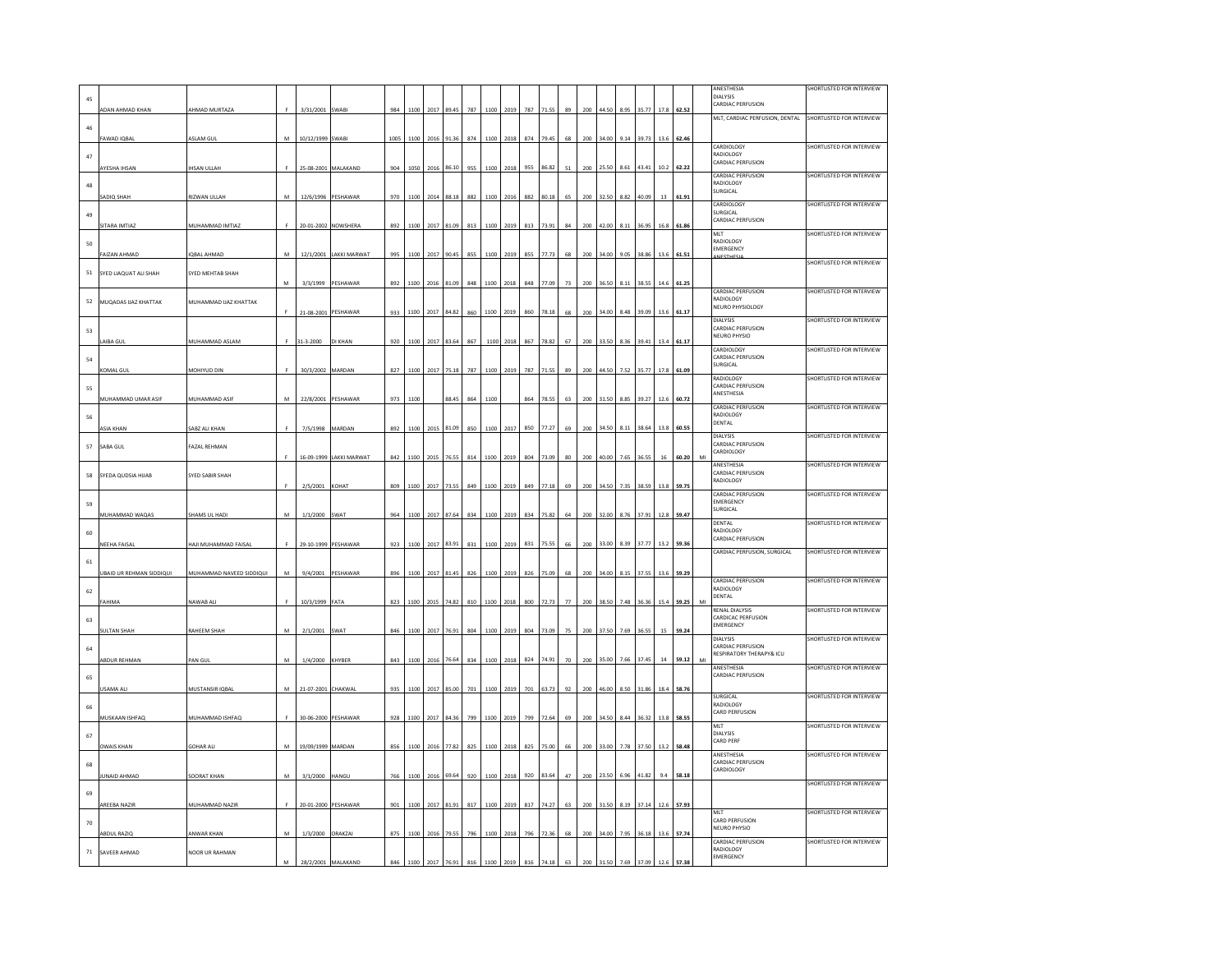| 72 |                        |                      |   |                |                          |     |                                   |                 |     |      |           |                                                                                                              |    |     |  |                                 |           |    | <b>EMERGENCY</b><br><b>RESPIRATORY THERAPY &amp; ICU</b><br><b>CARDIAC PERFUSION</b> | SHORTLISTED FOR INTERVIEW |
|----|------------------------|----------------------|---|----------------|--------------------------|-----|-----------------------------------|-----------------|-----|------|-----------|--------------------------------------------------------------------------------------------------------------|----|-----|--|---------------------------------|-----------|----|--------------------------------------------------------------------------------------|---------------------------|
|    | ALI RAZA ZAKORI        | <b>RAZA HANFFF</b>   | M |                | 20/03/1999 LAKKI MARWAT  |     |                                   |                 |     |      |           | 772 1100 2014 70.18 825 1100 2018 815 74.09                                                                  | 66 | 200 |  | 33.00 7.02 37.05 13.2 57.26     |           | MI |                                                                                      |                           |
|    |                        |                      |   |                |                          |     |                                   |                 |     |      |           |                                                                                                              |    |     |  |                                 |           |    | <b>CARDIAC PERFUSION</b>                                                             | SHORTLISTED FOR INTERVIEW |
|    | 73 MUHAMMAD SOHAIB     | SIRAJ MUHAMMAD       |   |                |                          |     |                                   |                 |     |      |           |                                                                                                              |    |     |  |                                 |           |    | <b>RESPIRATORY AND ICU</b>                                                           |                           |
|    |                        |                      |   |                |                          |     |                                   |                 |     |      |           |                                                                                                              |    |     |  |                                 |           |    | <b>NEUROPHYSIOLOGY</b>                                                               |                           |
|    |                        |                      | M |                | 15/3/1999 BAJAUAR AGENCY |     | 843 1100 2015 76.64 788 1100 2018 |                 |     |      |           | 778 70.73                                                                                                    | 69 |     |  | 200 34.50 7.66 35.36 13.8 56.83 |           | MI |                                                                                      | SHORTLISTED FOR INTERVIEW |
|    |                        |                      |   |                |                          |     |                                   |                 |     |      |           |                                                                                                              |    |     |  |                                 |           |    |                                                                                      |                           |
| 74 |                        |                      |   |                |                          |     |                                   |                 |     |      |           |                                                                                                              |    |     |  |                                 |           |    |                                                                                      |                           |
|    | MUHAMMAD TALAAY BIN AL | MUHAMMAD ALI         | M |                | 26-11-2000 PESHAWAR      |     | 838 1100 2017 76.18 747           |                 |     |      | 1100 2019 | 747 67.91                                                                                                    | 76 |     |  | 200 38.00 7.62 33.95 15.2 56.77 |           |    |                                                                                      |                           |
|    |                        |                      |   |                |                          |     |                                   |                 |     |      |           |                                                                                                              |    |     |  |                                 |           |    | <b>CARDIAC PERFUSION</b>                                                             | SHORTLISTED FOR INTERVIEW |
| 75 |                        |                      |   |                |                          |     |                                   |                 |     |      |           |                                                                                                              |    |     |  |                                 |           |    | <b>EMERGENCY</b>                                                                     |                           |
|    |                        |                      |   |                |                          |     |                                   |                 |     |      |           |                                                                                                              |    |     |  |                                 |           |    | <b>RESPIRATORY AND ICU</b>                                                           |                           |
|    | <b>JAWERIA</b>         | AKBAR ALI            | F |                | 4/2/2001 SHANGLA         |     |                                   |                 |     |      |           | 974   1100   2017   88.55   847   1100   2019   847   77.00   45                                             |    |     |  | 200 22.50 8.85 38.50 9 56.35    |           |    |                                                                                      |                           |
|    |                        |                      |   |                |                          |     |                                   |                 |     |      |           |                                                                                                              |    |     |  |                                 |           |    | ANESTHESIA                                                                           | SHORTLISTED FOR INTERVIEW |
| 76 |                        |                      |   |                |                          |     |                                   |                 |     |      |           |                                                                                                              |    |     |  |                                 |           |    | <b>CARDIAC PERFUSION</b>                                                             |                           |
|    |                        |                      |   |                |                          |     |                                   |                 |     |      |           |                                                                                                              |    |     |  |                                 |           |    | SURGICAL                                                                             |                           |
|    | M KASHIF KHAN          | <b>MUJARRAB KHAN</b> | M |                | 1/1/2000 BATTAGRAM       |     |                                   |                 |     |      |           | 913 1100 2016 83.00 803 1100 2019 793 72.09                                                                  | 60 |     |  | 200 30.00 8.30 36.05 12 56.35   |           | MI |                                                                                      | SHORTLISTED FOR INTERVIEW |
|    |                        |                      |   |                |                          |     |                                   |                 |     |      |           |                                                                                                              |    |     |  |                                 |           |    | ANESTHESIA<br><b>CARDIAC PERFUSION</b>                                               |                           |
| 77 |                        |                      |   |                |                          |     |                                   |                 |     |      |           |                                                                                                              |    |     |  |                                 |           |    | RADIOLOGY                                                                            |                           |
|    | <b>MADIHA BIBI</b>     | <b>RAEES KHAN</b>    |   |                | 15-06-1999 NOWSHERA      |     |                                   |                 |     |      |           | 863 1100 2016 78.45 726 1100 2019 716 65.09                                                                  | 79 |     |  | 200 39.50 7.85 32.55 15.8 56.19 |           | MI |                                                                                      |                           |
|    |                        |                      |   |                |                          |     |                                   |                 |     |      |           |                                                                                                              |    |     |  |                                 |           |    | <b>DIALYSIS</b>                                                                      | SHORTLISTED FOR INTERVIEW |
| 78 |                        |                      |   |                |                          |     |                                   |                 |     |      |           |                                                                                                              |    |     |  |                                 |           |    | <b>CARDIAC PERFUSION</b>                                                             |                           |
|    |                        |                      |   |                |                          |     |                                   |                 |     |      |           |                                                                                                              |    |     |  |                                 |           |    | <b>RESP THERAPY</b>                                                                  |                           |
|    | MUHAMMAD SOHAIL        | <b>GHAZI MARJAN</b>  | M | 3/3/2000 KARAK |                          | 826 |                                   | 1100 2016 75.09 | 856 | 1100 | 2018      | 856 77.82                                                                                                    | 48 | 200 |  | 24.00 7.51 38.91                | 9.6 56.02 |    |                                                                                      |                           |
|    |                        |                      |   |                |                          |     |                                   |                 |     |      |           |                                                                                                              |    |     |  |                                 |           |    | <b>CARDIAC PERFUSION</b>                                                             | SHORTLISTED FOR INTERVIEW |
| 79 |                        |                      |   |                |                          |     |                                   |                 |     |      |           |                                                                                                              |    |     |  |                                 |           |    | RADIOLOGYDENTAL                                                                      |                           |
|    |                        |                      |   |                |                          |     |                                   |                 |     |      |           |                                                                                                              |    |     |  |                                 |           |    |                                                                                      |                           |
|    | MOIEEZ TARIO           | <b>TARIO HSSAIN</b>  | M |                | 27/12/1999 PESHAWAR      | 884 |                                   |                 |     |      |           | 1100 2017 80.36 781 1100 2019 781 71.00                                                                      | 62 |     |  | 200 31.00 8.04 35.50 12.4 55.94 |           |    |                                                                                      |                           |
|    |                        |                      |   |                |                          |     |                                   |                 |     |      |           |                                                                                                              |    |     |  |                                 |           |    | <b>CARDIAC PERFUSION</b>                                                             | SHORTLISTED FOR INTERVIEW |
| 80 |                        |                      |   |                |                          |     |                                   |                 |     |      |           |                                                                                                              |    |     |  |                                 |           |    | <b>EMERGENCY</b>                                                                     |                           |
|    | <b>JAVID KHAN</b>      | MIR MUHAMMMAD KHAN   | M |                | 21/3/2000 MOHMAN AGENCY  |     |                                   |                 |     |      |           | 829   1100   2016   75.36   811   1100   2019   811   73.73   57   200   28.50   7.54   36.86   11.4   55.80 |    |     |  |                                 |           |    | SURGICAL                                                                             |                           |
|    |                        |                      |   |                |                          |     |                                   |                 |     |      |           |                                                                                                              |    |     |  |                                 |           |    |                                                                                      |                           |